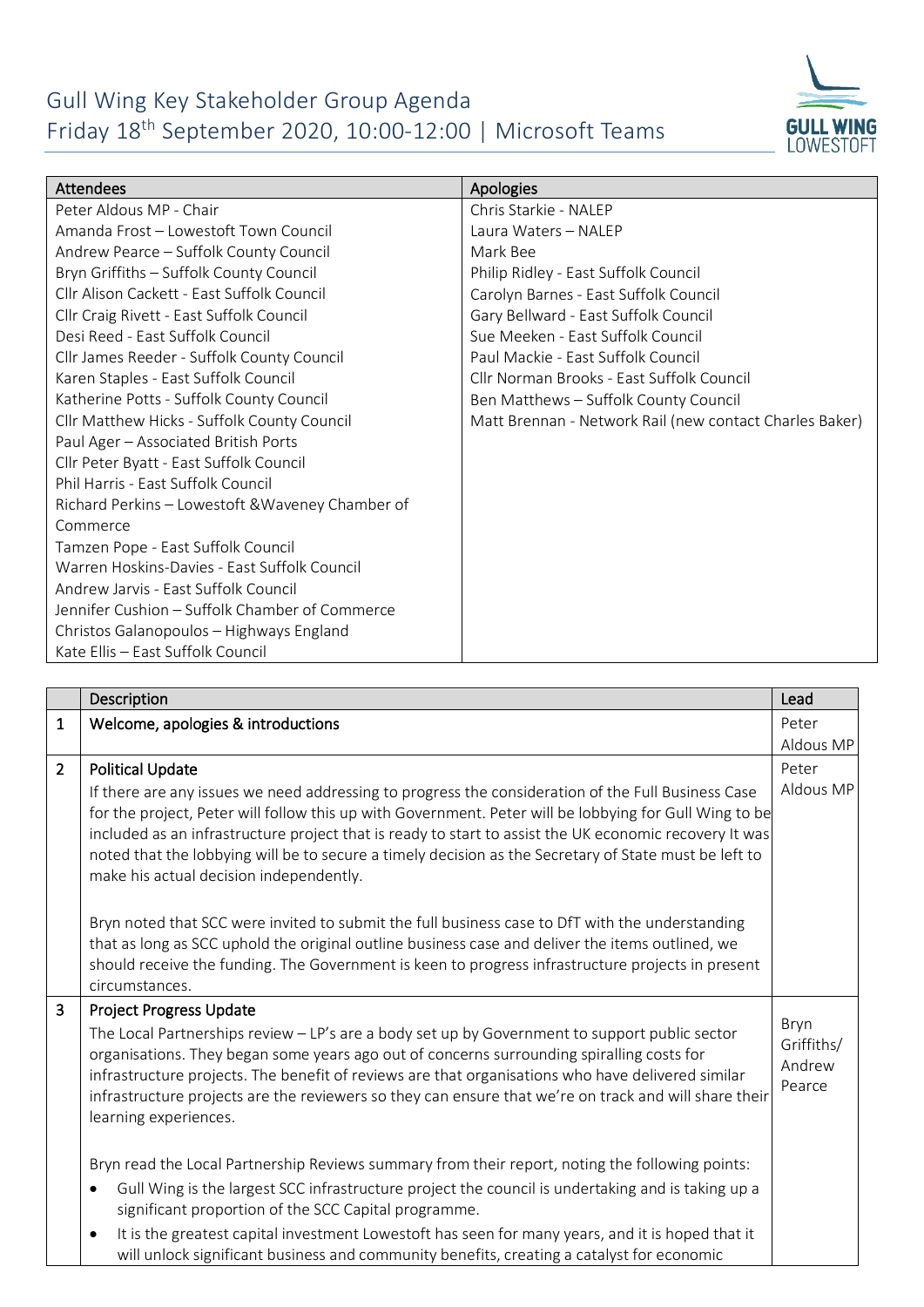revival. SCC recognise the need to maximise social value throughout the project.

- The review team found that SCC's decision to evoke the design and build clause and go back to market had led to two high quality tenders.
- The review noted that once the full business case had been submitted to DfT and tender had been accepted, the project team would need to focus on project delivery including resources and governance.
- As a result of the review, the LP announced that the project should have an Amber DCA rating on the basis that there were still key staff appointments needed to set up the SCC Delivery Team needed for a successful outcome during the construction contract.

The tenders have now been evaluated, and a tender has now been chosen and contractor contacted. The 10 day cooling off period for other applicants to object has now passed. Once the tender is accepted, the project team will focus on project delivery.

Cllr Reeder thanked Andrew and Bryn for the successful outcome of full Cabinet approval which was a significant milestone, despite the challenges faced. At the Cabinet meeting on 25 August SCC agreed to the following key outcomes:

- Set Budget including comprehensive risk/contingency
- Agree to submit Full Business Case to DfT
- Agree to award the new construction contract
- Agree to a new timetable for delivery
- Advise the new name

The project has encountered some setbacks - no-one could have anticipated a general election, Covid-19, and the appointment of a new transport minister which have caused a delay to the planned start date.

## New Name – Gull Wing. Update from Katherine Potts

- 22 schools were invited to submit ideas for naming competition from Lowestoft and surrounding area. The competition was open to Year 5 pupils (age 9/10)
- 7 schools entered
- The panel consisted of Peter Aldous MP, SCC, East Suffolk Council and Lowestoft Town Council
- The winners were a group of three students from Somerleyton Primary. The pupils received a book token each, and SCC are now looking at substantial STEM funding for the school.

Generally, there has been a positive response to the name, and we are now rolling out the logo, social media, new email and website. A domain name for the Gull Wing has been secured. Bryn asked that the group do not abbreviate the name and stick to Gull Wing.

## Comments:

Paul Ager ABP - has heard some negative comments towards the name but nothing too much to concern anyone.

Cllr Frost LTC - feedback in Kirkley is very positive about the name. There is a lot of optimism in Kirkley for the project.

Cllr Hicks SCC – thank you to the officers who have done all the work to get us to the full business case. There was no doubt in the room at Cabinet about the benefit the bridge will bring to Lowestoft and indeed the region.

Cllr Byatt SCC – would like to emphasise how welcome the project was to schools to be engaged in such a project.

Katherine noted that the naming competition was designed to be a longer term relationship – Eyes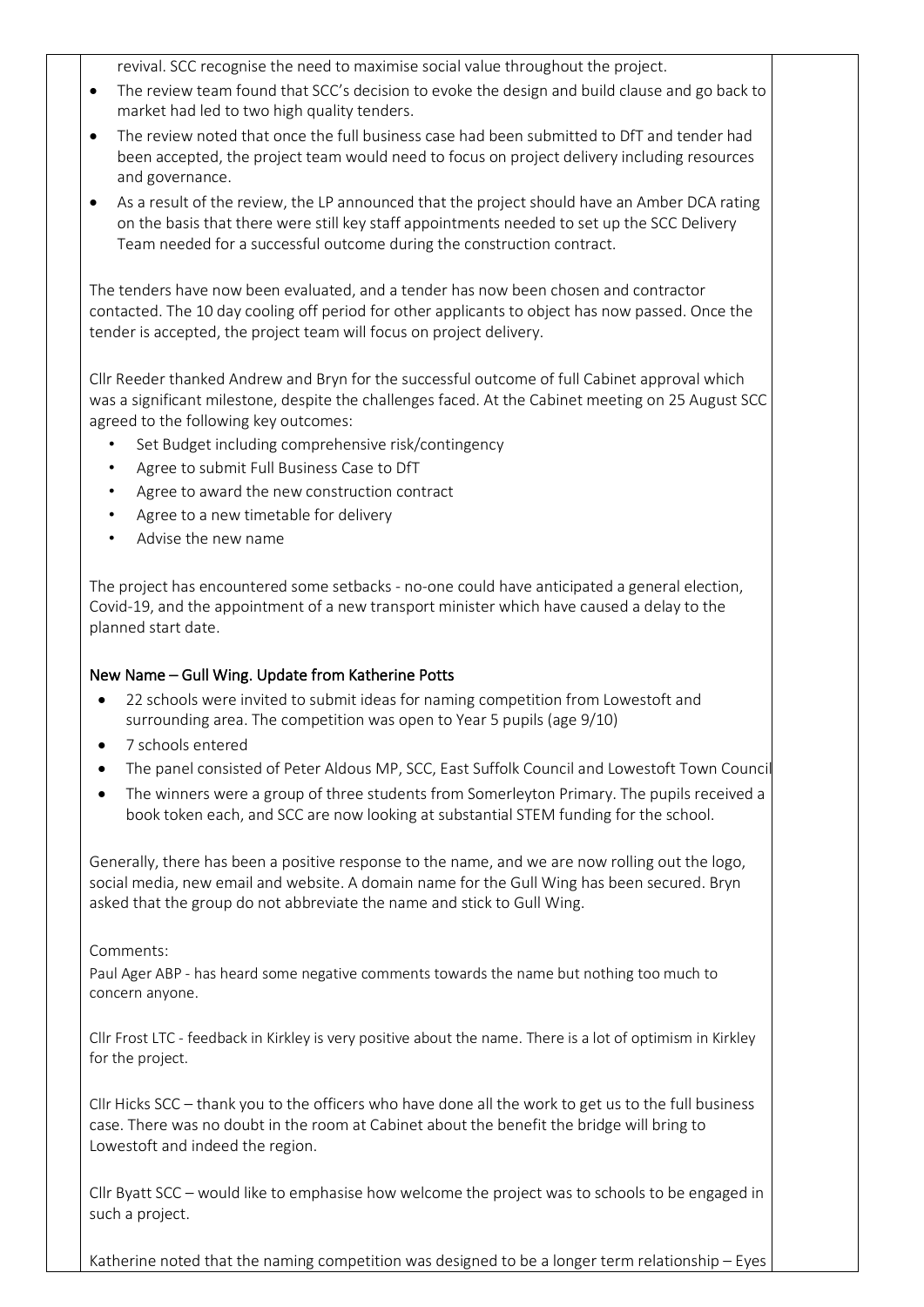|   | On was our first 'in' to the schools - we had positive relationship with Lowestoft Rising and ECC<br>throughout the project and are interested in further engagement                                                                                                                                                                                                                                                                                                                                                                                                                 |                    |
|---|--------------------------------------------------------------------------------------------------------------------------------------------------------------------------------------------------------------------------------------------------------------------------------------------------------------------------------------------------------------------------------------------------------------------------------------------------------------------------------------------------------------------------------------------------------------------------------------|--------------------|
|   | Construction Contract Award - Bryn advised that the new contract for the build was raised in<br>November 2019 and the procurement continued until 26 <sup>th</sup> May followed by a long and<br>comprehensive evaluation period. There were two very close bids, and SCC reported that in excess<br>of £12m has been saved based on the prices put before us previously. However, there was a lot of<br>risk associated with the proposal, and costs could have easily exceeded that. The new tender puts<br>SCC at a more advantageous commercial position than previous contract. |                    |
|   | The 10 Day Standstill period when 'legal challenge' could delay project ended on 14 <sup>th</sup> September,<br>and no challenges were raised. We will now hold initial meetings with the new contractor and<br>make a public announcement w/c 28th September.                                                                                                                                                                                                                                                                                                                       |                    |
|   | The full business case was submitted soon after County Council Cabinet approval. Initial queries<br>and technical assessment by DfT underway. The DfT target is to process in 8-10 weeks but there is<br>no legal requirement for this, and there was a need for a prompt decision to award the contract on<br>time.                                                                                                                                                                                                                                                                 |                    |
|   | Cllr Cackett noted that some contractors are struggling to get materials due to Covid $-$ is there a<br>contingency for this? Andrew explained that there has been a lot of work to quantify and address<br>the risk. The overall budget has a good allowance to cover additional costs for materials.                                                                                                                                                                                                                                                                               |                    |
| 4 | Project next steps                                                                                                                                                                                                                                                                                                                                                                                                                                                                                                                                                                   |                    |
|   | Complete tender evaluation - August 2020                                                                                                                                                                                                                                                                                                                                                                                                                                                                                                                                             |                    |
|   | Cabinet meeting - August 2020                                                                                                                                                                                                                                                                                                                                                                                                                                                                                                                                                        |                    |
|   | Anticipated confirmation of preferred contractor - September 2020                                                                                                                                                                                                                                                                                                                                                                                                                                                                                                                    |                    |
|   | Full business case submission to DfT - September 2020                                                                                                                                                                                                                                                                                                                                                                                                                                                                                                                                |                    |
|   | DfT full business case funding approval - November 2020                                                                                                                                                                                                                                                                                                                                                                                                                                                                                                                              |                    |
|   | Contract execution and commencement - November 2020                                                                                                                                                                                                                                                                                                                                                                                                                                                                                                                                  |                    |
|   | Construction phase start on site - Spring 2021                                                                                                                                                                                                                                                                                                                                                                                                                                                                                                                                       |                    |
|   | Bridge construction complete and open for public use - 2023                                                                                                                                                                                                                                                                                                                                                                                                                                                                                                                          |                    |
| 6 | Comms<br>We received widespread press coverage following the Cabinet decision, which was generally<br>positive. Archaeology work is due to take place on site in the coming week, and the newsletter will<br>be sent out once the contractor has been announced.                                                                                                                                                                                                                                                                                                                     | Katherine<br>Potts |
|   | The group are to note that there will be new branding and guidance to follow for this. A new email<br>address, website and social media channels will be established.                                                                                                                                                                                                                                                                                                                                                                                                                |                    |
|   | Comments:<br>Peter Aldous enquired as to whether there would be a time-lapse camera will be in place to<br>capture the build. This was confirmed that this would be the case.                                                                                                                                                                                                                                                                                                                                                                                                        |                    |
|   | Cllr Byatt - Concerns have been raised by Nexen about commercial viability - have these been<br>addressed? Bryn advised that SCC are still in negotiations with Nexen and no commercial<br>agreement in place as yet, but our land negotiation specialist and contractor will work with them to<br>find a solution.                                                                                                                                                                                                                                                                  |                    |
|   | Cllr Cackett felt it was important to note that whilst the project is important to Lowestoft, it also<br>affects those in the South who have to get to Norwich and JPH so perhaps we can make comms wider.                                                                                                                                                                                                                                                                                                                                                                           |                    |
|   | Cllr Byatt - noted that previously there was mention of an observation area for the public.                                                                                                                                                                                                                                                                                                                                                                                                                                                                                          |                    |
|   | Peter Aldous MP - With Covid-19 this is a big value project, a lot of money will circulate and we need                                                                                                                                                                                                                                                                                                                                                                                                                                                                               |                    |